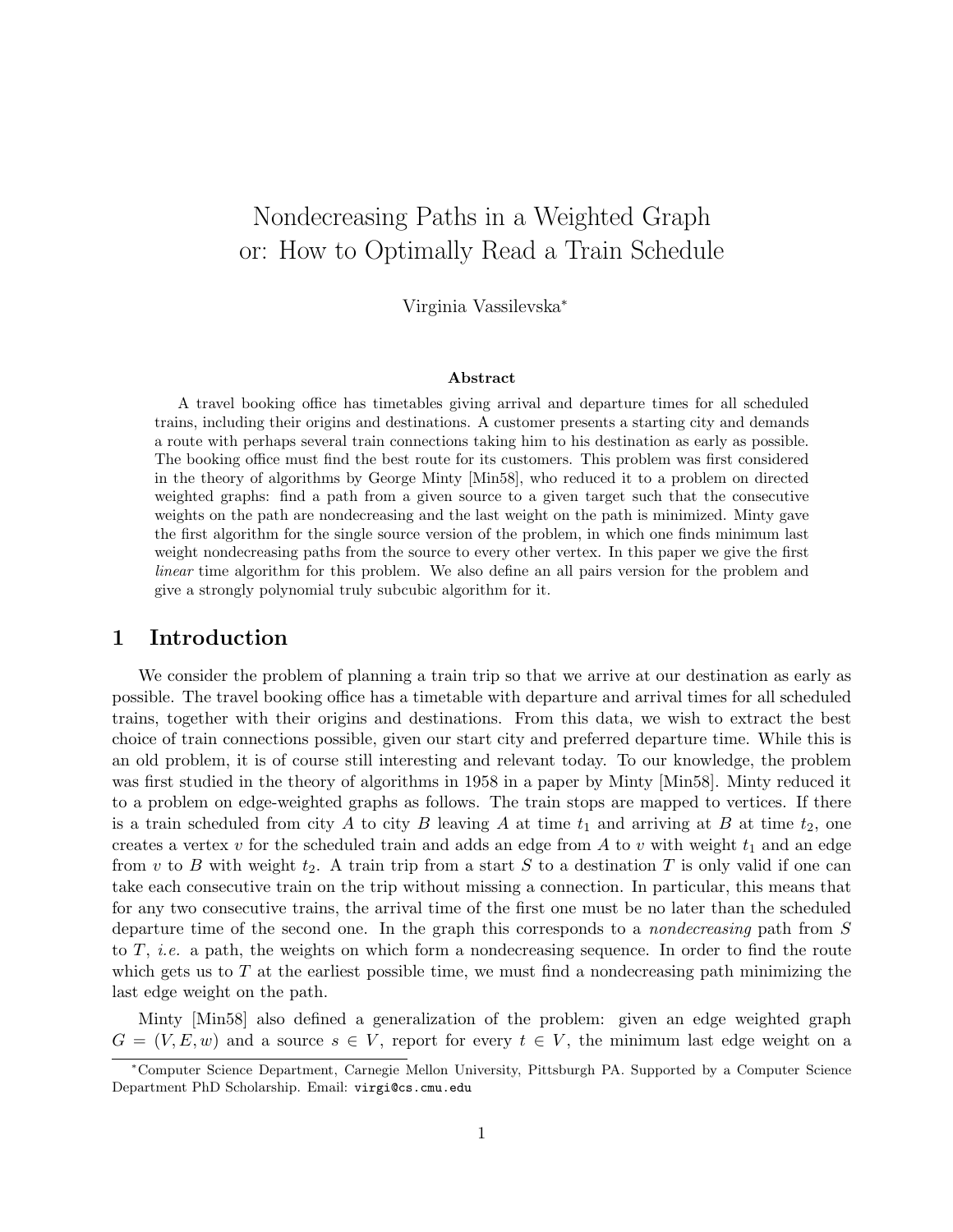nondecreasing path from s to t ( $\infty$  if such a path does not exist). We call this the single source minimum nondecreasing paths problem (SSNP).

SSNP is a variant of the popular single source shortest paths problem (SSSP). In SSNP the sum operation from SSSP is replaced by an inequality  $(\leq)$  constraint. SSNP was studied alongside SSSP and many of the algorithms for the two problems are quite similar. Minty gave an algorithm for SSNP running in  $O(mn)$  time, where  $n = |V|$  and  $m = |E|$ . In the following year, Moore [Mo59] gave a similar  $O(mn)$  time algorithm for SSSP and showed how to transform it into one for SSNP. Incidentally, Moore's algorithm strikingly resembles the Bellman-Ford algorithm [Bell58, Ford56].

Nowadays much faster solutions are known for both problems. Dijkstra's algorithm [Dij59] using Fredman and Tarjan's implementation [FT87] solves SSSP with nonnegative weights in  $O(m+n \log n)$ time. A folklore modification of that same algorithm also gives an  $O(m + n \log n)$  time algorithm for SSNP in the comparison-based model of computation.

The restriction of SSNP for nonnegative weights has been studied in the algorithmic applications community under the name the *earliest arrival problem*. It seems that most of the research has been devoted to analyzing different graph representations and various heuristics to optimally implement Dijkstra's algorithm (e.g. [Brod04, Pyr07, Schu02]). Yet no asymptotically better algorithm for the problem has been presented, to our knowledge.

In the word RAM (transdichotomous) model of computation, Thorup [Tho99] gave a linear time algorithm for SSSP on undirected graphs with nonnegative weights. In this paper we how that in the word RAM model of computation there is a *linear* time algorithm for SSNP, even for *directed* graphs with *arbitrary* weights. In contrast, there is no known linear time algorithm for SSSP on weighted directed graphs. Our algorithm can be implemented to run in  $O(m \log \log n)$  time in the comparison based model of computation. This is better than Dijkstra's algorithm for  $m = o(n \log n / \log \log n)$ .

We also consider an all pairs version of the minimum nondecreasing paths problem. In the all pairs nondecreasing paths problem (APNP) one is given an edge-weighted graph and one must return for all pairs of vertices  $s$  and  $t$  the minimum last weight on a nondecreasing path from  $s$ to t. We give a truly subcubic (in n) algorithm for APNP. Our runtime is  $O(n^{2.896})$ . Although some truly subcubic algorithms (*i.e.*  $O(n^{3-\delta})$  for constant  $\delta > 0$ ) are known for certain interesting restrictions of the all pairs shortest paths (APSP) problem [Sei95, GM97, SZ99, Zwi02, Chan07], there is no known truly subcubic algorithm for APSP. Recent work [VWY07] has shown that the related all pairs maximum bottleneck paths problem (APBP) is solvable in truly subcubic time. In retrospect, one can say that the algorithm for APBP in [VWY07] was based on solving a special case of APNP. In particular, one can show that APNP is at least as hard as APBP. Karger, Koller, and Phillips [KKP93] considered a particular type of algorithm, the "path comparison" algorithm, which is restricted in that it accesses the edge weight function only by comparing the weights of two paths in the graph. Many algorithms for APSP and APBP, such as Floyd's and Dijkstra's (when run on all vertices), have this property. Karger, Koller and Phillips show that any "path comparison" algorithm requires  $\Omega(n^3)$  time to compute APSP and APBP. Since APBP can be reduced to APNP without violating the "path comparison" model, this lower bound applies to APNP as well.

APNP is also at least as hard as finding dominating pairs in  $\mathbb{R}^n$ . The best known algorithm for the latter problem is by Matousek [Mat91] and runs in  $O(n^{2.688})$ . Any improvement to this running time would imply better algorithms for many problems such as computing the most significant bits of the distance product [VW06].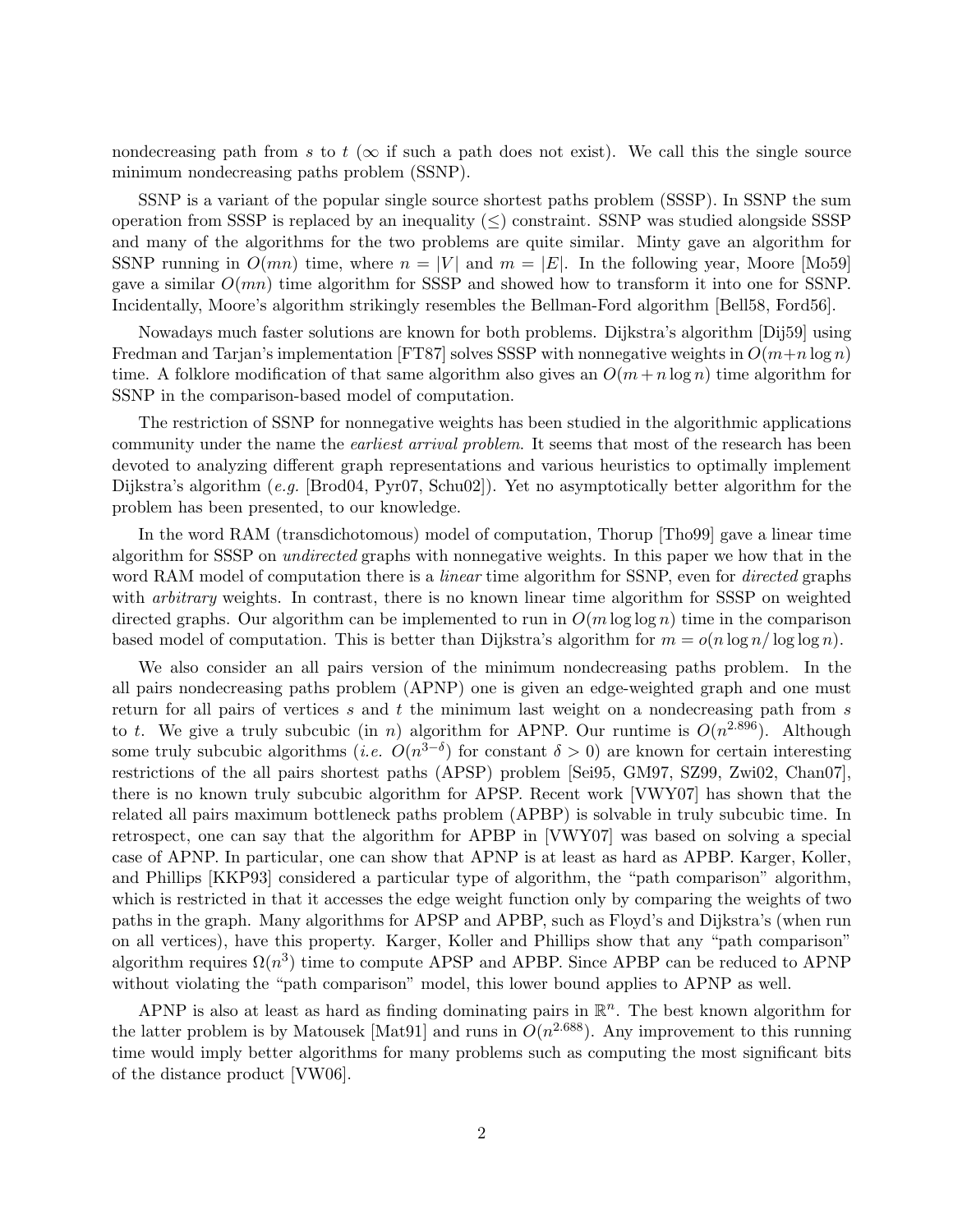### 2 Preliminaries

Throughout this paper, when we consider a graph  $G = (V, E)$  we let  $m = |E|$  and  $n = |V|$ . We identify V with the integers  $\{1, \ldots, n\}$ , so that each vertex is mapped to an integer in a one-to-one fashion. G is always a directed graph. It is always connected, so that  $m \geq n-1$ . We will use the terms vertex and node interchangeably.

As is typical, we define  $\omega \geq 2$  to be the smallest real number such that matrix multiplication over a ring can be done using  $O(n^{\omega+\epsilon})$  arithmetic operations, for all  $\epsilon > 0$ . The best known upper bound for  $\omega$  is 2.376, given by Coppersmith and Winograd [CW90].

We use a special matrix product in our algorithm for APNP.

**Definition 2.1** Given two  $n \times n$  matrices A and B over a totally ordered set, the (min,  $\leq$ ) product matrix  $C = A \otimes B$  is defined as

$$
C[i,j] := \begin{cases} \min_k \{B[k,j] \mid A[i,k] \leq B[k,j] \} & \text{if } \exists k, \ A[i,k] \leq B[k,j], \\ \infty & \text{otherwise.} \end{cases}
$$

The  $\infty$  values we consider can always be replaced by suitably large finite values. We ignore this technicality in the rest of the paper.

Model of computation. In the SSNP portion of the paper we employ the word RAM model of computation with word size  $w = \Omega(\log n)$ . In the APNP portion we use the standard additioncomparison computational model, along with random access to registers. In the APNP algorithms of this paper, the only operations we perform on real numbers are comparisons.

### 3 Single Source Nondecreasing Paths

The best known algorithm for SSNP is the following folklore modification of Dijkstra's algorithm.

Algorithm A: Initialize  $d[s] = -\infty$  and  $d[v] = \infty$  for all  $v \neq s$ . Extract the vertex u minimizing  $d[u]$ , setting it as completed. Then for all uncompleted neighbors v of u, if  $w(u, v) \geq d[u]$ , set  $d[v] = \min\{d[v], w(u, v)\}.$  Recurse on the remaining uncompleted vertices until there are no more.

It is not hard to verify that at the completion of the algorithm  $d[v]$  contains the minimum last weight edge on a nondecreasing path from  $s$  to  $v$ . Using Fibonacci heaps this algorithm runs in  $O(m + n \log n)$ .

We mention one more algorithm which resembles DFS. It takes a node  $v$  and a weight  $wt$  corresponding to an edge into v. Initially,  $(v, wt) = (s, -\infty)$ . For each vertex v, a value  $d[v]$  is stored as before. Initially,  $d[v] = \infty$  for  $v \neq s$  and  $d[s] = -\infty$ .

Algorithm  $B(v, wt)$ : Go through the edges  $(v, u)$  going out of v, and if  $w(v, u) \geq wt$ , remove  $(v, u)$ from the graph, set  $d[u] = min{d[u], w(v, u)}$  and call  $B(u, w(v, u))$ .

It can be verified that algorithm B also computes SSNP correctly. Its running time is  $O(mn)$ , but this can be improved by using good data structures. The bottleneck of the algorithm is going through the outgoing edges of  $v$  every time  $v$  is accessed. Yet we only need to access those edges whose weight is greater than the incoming weight. If we first store a successor search data structure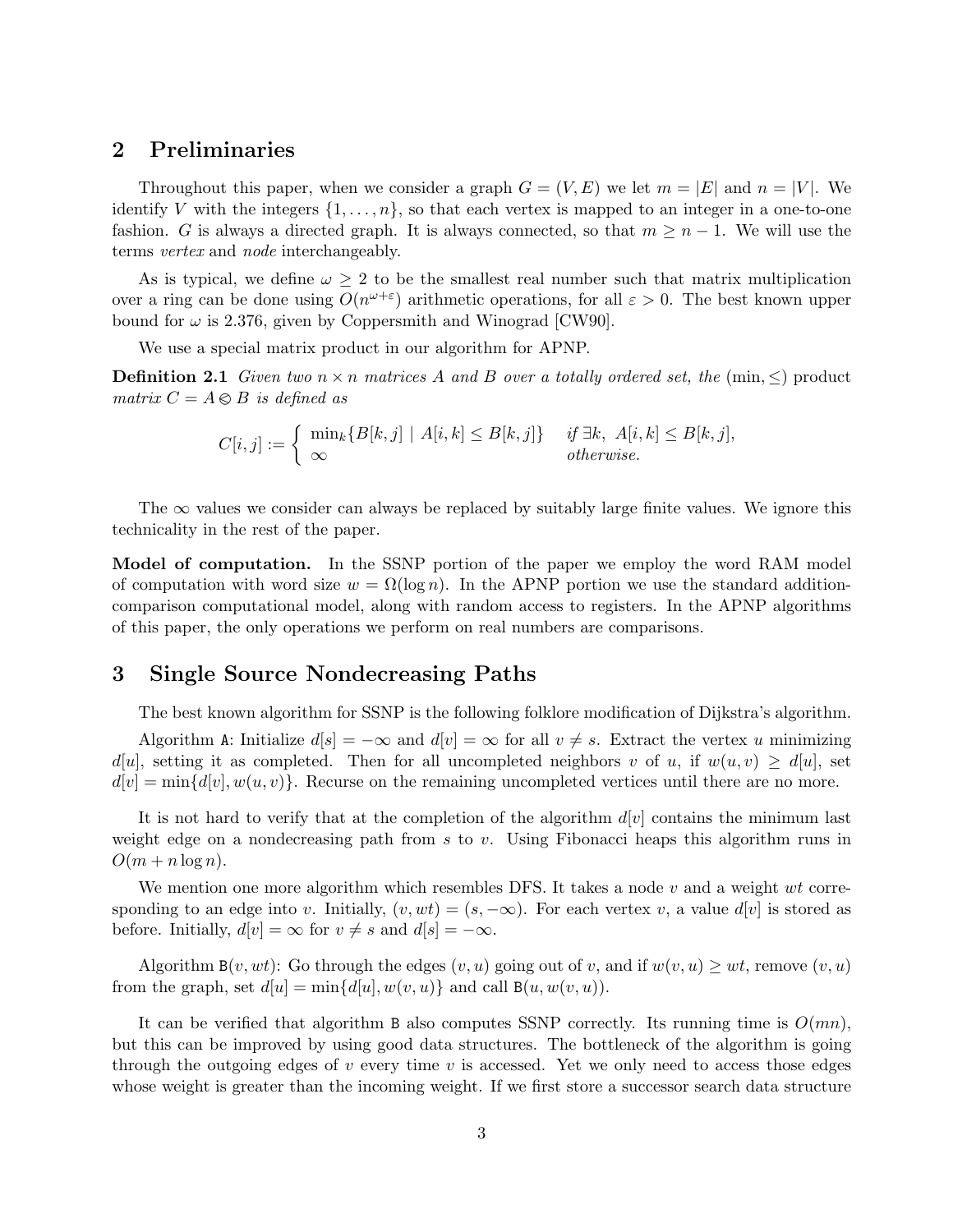at every vertex to maintain the outgoing edge weights, we could directly access only the necessary edges at each access of  $v$ . For instance, if before running the algorithm, we insert the outgoing edges of each vertex in a binary search tree achieving  $O(\log n)$  time per operation, we can reduce the running time to  $O(m \log n)^{-1}$ 

Our idea is to employ the right data structures so that interleaving algorithms A and B yields a linear time algorithm for SSNP. In particular we prove the following.

Theorem 3.1 In the word RAM model of computation there is a linear time algorithm for SSNP on directed weighted graphs.

Q-Heaps. The data structure which we use to store the weights of the edges going out of each node is a successor search data structure based on the Q-Heaps of Fredman and Willard [FW94]. As pointed out by Thorup [Tho99], the Q-Heaps result can be summarized as follows.

**Lemma 3.1** ([FW94]) Given  $O(n)$  preprocessing time and space for the construction of tables, there are data structures called Q-Heaps maintaining a family  $\{S_i\}$  of word-sized integers multisets, each of size at most  $O(\log^{1/4} n)$ , so that each of the following operations can be done in constant time: insert x in  $S_i$ , delete x from  $S_i$ , and find the rank of x in  $S_i$ , returning the number of elements of  $S_i$ that are stricly smaller than x.

Using a 4-level indirection (bucketing elements similarly to the AF-heaps of Fredman and Willard) and a small modification of the above we can obtain a data structure for successor queries which can dynamically maintain  $O(\log n)$  elements with  $O(1)$  amortized time per operation.

**Corollary 3.1** Given  $O(n)$  preprocessing time and space for the construction of tables, there are data structures maintaining a family  $(U_i)$  of disjoint sets, each of size at most  $O(\log n)$ , so that each of the following operations can be done in constant amortized time: insert x in  $U_i$ , delete x from  $U_i$ , and given some integer y (not necessarily in  $\bigcup_i U_i$ ) find  $x \in U_i$  such that  $x \geq y$  and x is closest to y from all elements of  $U_i$ .

We call the data structures presented in the corollary FW-heaps (for Fredman and Willard).

Linear Time Algorithm for SSNP. This section is devoted to proving Theorem 3.1. For our linear time algorithm we first transform every edge weight  $w(u, v)$  into a weight  $w'(u, v) = Nw(u, v) +$ v, where N is the smallest power of 2 greater than n. As noted in the preliminaries vertex v is identified with a unique integer from 1 to  $n$ . These new weights allow us to distinguish between edges with the same weight. The size of the integers in consideration increases only by  $O(\log n)$ , as in the binary representation we simply concatenate  $w(u, v)$  and v. From now on we consider both  $w'$ and w weights where the w weights are assumed to have  $\lceil \log n \rceil$  zero bits concatenated at the end. The  $w'$  weights are used solely by the FW-heaps data structure.

The idea of the algorithm is to handle *low* and *high* outdegree nodes differently. Define a *low* degree node to be one with outdegree at most  $\log n$ . A high degree node has outdegree at least  $\log n$ . Note that there are at most  $m/\log n$  high degree nodes. We put all high degree nodes into a Fibonacci heap F with weights  $\infty$ . We insert s in F with weight  $-\infty$ . The source s is treated as a high degree node. Its key in  $F$  will never be decreased and it will be extracted from  $F$  first. We create FW-heaps maintaining the sets of outgoing edge weights for each low degree vertex. In

<sup>1</sup>Alternatively, one can presort the outgoing edges in nonincreasing order and then access this list when a node is processed.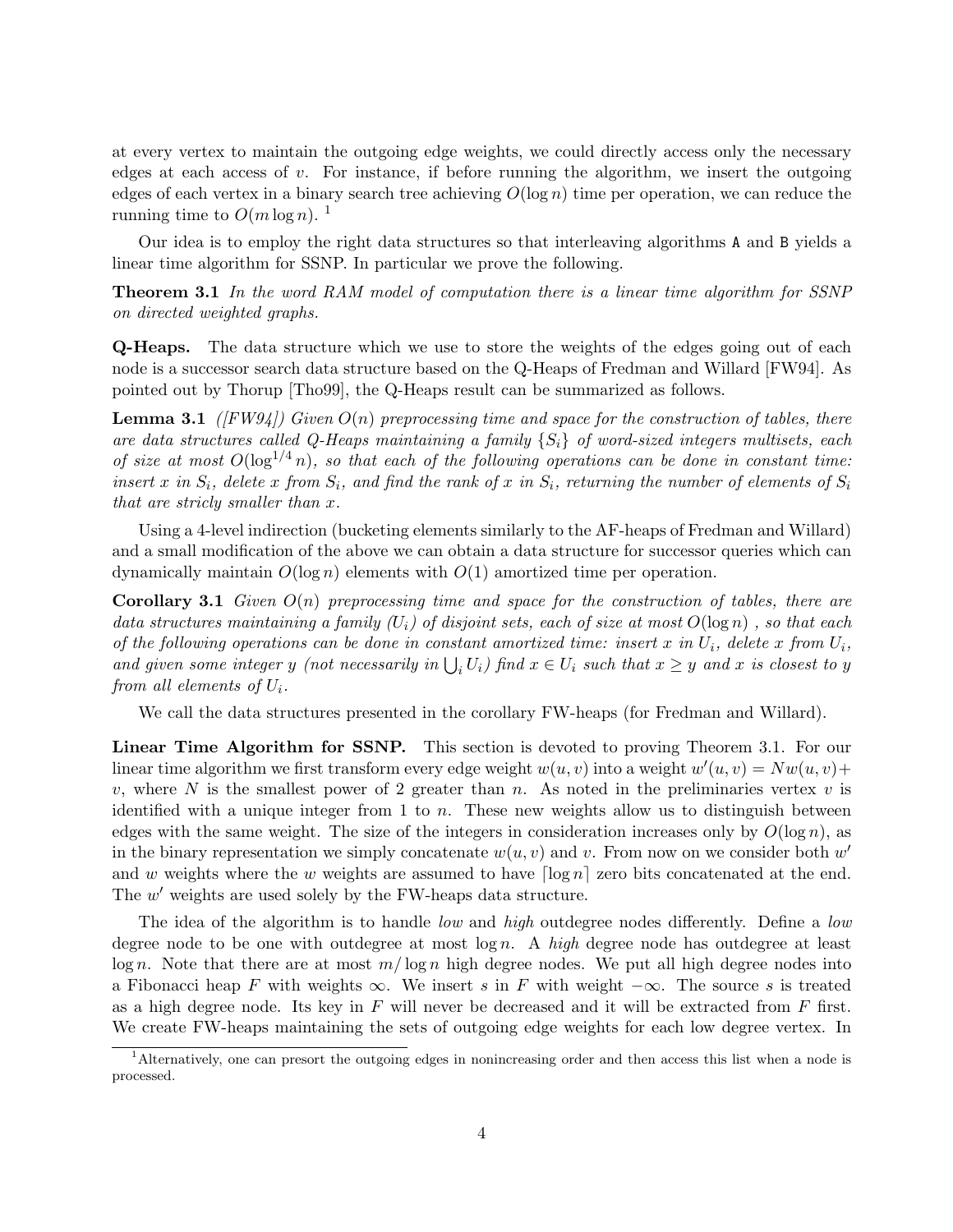particular, for a low degree vertex v we store each edge  $(v, u)$  with key  $w'(v, u)$ . The FW-heaps data structure allows us, when given any incoming edge, to extract the successor edge in the sorted order of the outgoing edges in (amortized) constant time. Since insertions also take constant amortized time, preparing these FW-heaps takes  $O(m)$  time overall.

The nondecreasing paths algorithm works in stages. First an algorithm AlgoLow just like algorithm B is run on the low degree nodes starting from the neighbors of the source until no more low degree nodes can be reached via nondecreasing paths. Algorithm  $Algolow$  can visit nodes more than once, but no edge is accessed more than once since edges are removed from the graph once they are visited. During the run of the algorithm, every reached high degree node is updated in the Fibonacci heap F just like in algorithm A, *i.e.* if the edge taken to reach it has a smaller weight than the value stored in F, the value is replaced with this weight.

When no more low degree nodes can be reached, just as in algorithm A, the minimum weight high degree node is extracted from the Fibonacci heap and a new run of algorithm AlgoLow is started from it. We call this part of our algorithm AlgoHigh. This process alternates between AlgoLow and AlgoHigh until we have either gone through all edges, or the Fibonacci heap is empty.

Let M be the set of visited nodes, initially  $\emptyset$ . Let for a low degree node v,  $N_v$  be the subset maintained in the FW-heaps data structure storing its incident out-edges. For each  $t \in V$  and weight w,  $N_t$  successor(w) returns the lexicographically smallest neighbor v of t for which  $w(t, v) \geq w$  and there is no other neighbor u for which  $w(t, v) > w(t, u) \geq w$ . Let for any vertex v,  $d[v]$  represent the current miminum weight of an edge used to get to  $v$ . For the current unvisited high degree nodes,  $d[v]$  is stored in the Fibonacci heap F. Recall that at the start,  $d[s] = -\infty$  and  $d[v] = \infty$  for  $v \neq s$ . Let for every vertex  $v \neq s$ ,  $\pi[v]$  be the predecessor of v on the current best nondecreasing path from s to v. The initial value is  $\pi[v] = \text{null}$  for every v;  $\pi[v]$  remains null if v is not reachable from s via a nondecreasing path. Pseudocode for AlgoLow, AlgoHigh and the final algorithm for SSNP is given in Figure 1.

Running time. We first handle the getMin calls on the Fibonacci heap, because they are the most expensive unit operations. The number of elements in F is at most  $m/\log n$  so there can be at most  $m/\log n$  getMin calls. Their overall cost is thus  $O(\log n \times m/\log n) = O(m)$ . Other than that, each edge is examined at most once in constant amortized time since FW-heaps allow each edge to be found quickly. When an edge is looked at, a constant number of other  $O(1)$  time operations are performed. Thus the overall time is linear:  $O(m)$ . We note that if instead of FW-heaps one uses binary search trees, then the algorithm would run in  $O(m \log \log n)$  time in the comparison model.

**Correctness.** We need to show that at the end of the algorithm, a vertex v is in M if and only if there is a nondecreasing path from s to v, and that furthermore  $d[v]$  is the minimum weight of the last edge on a nondecreasing path from s to v. We prove three claims which imply the final proof of correctness.

**Claim 1** If a node v is in M, then it can be reached by a nondecreasing path, and  $d[v] = w(\pi(v), v)$ is the weight of a last edge of some path from s to v.

**Proof.** Follows by induction and because the value of a node in F gives a weight of an edge which is the end of a nondecreasing path from s to the node.  $\Box$ 

The last two claims show that if a node  $z \neq s$  can be reached by a nondecreasing path from s, then it is in M. For any nondecreasing path from s to z with last edge weight w,  $d[z] \leq w$ . Our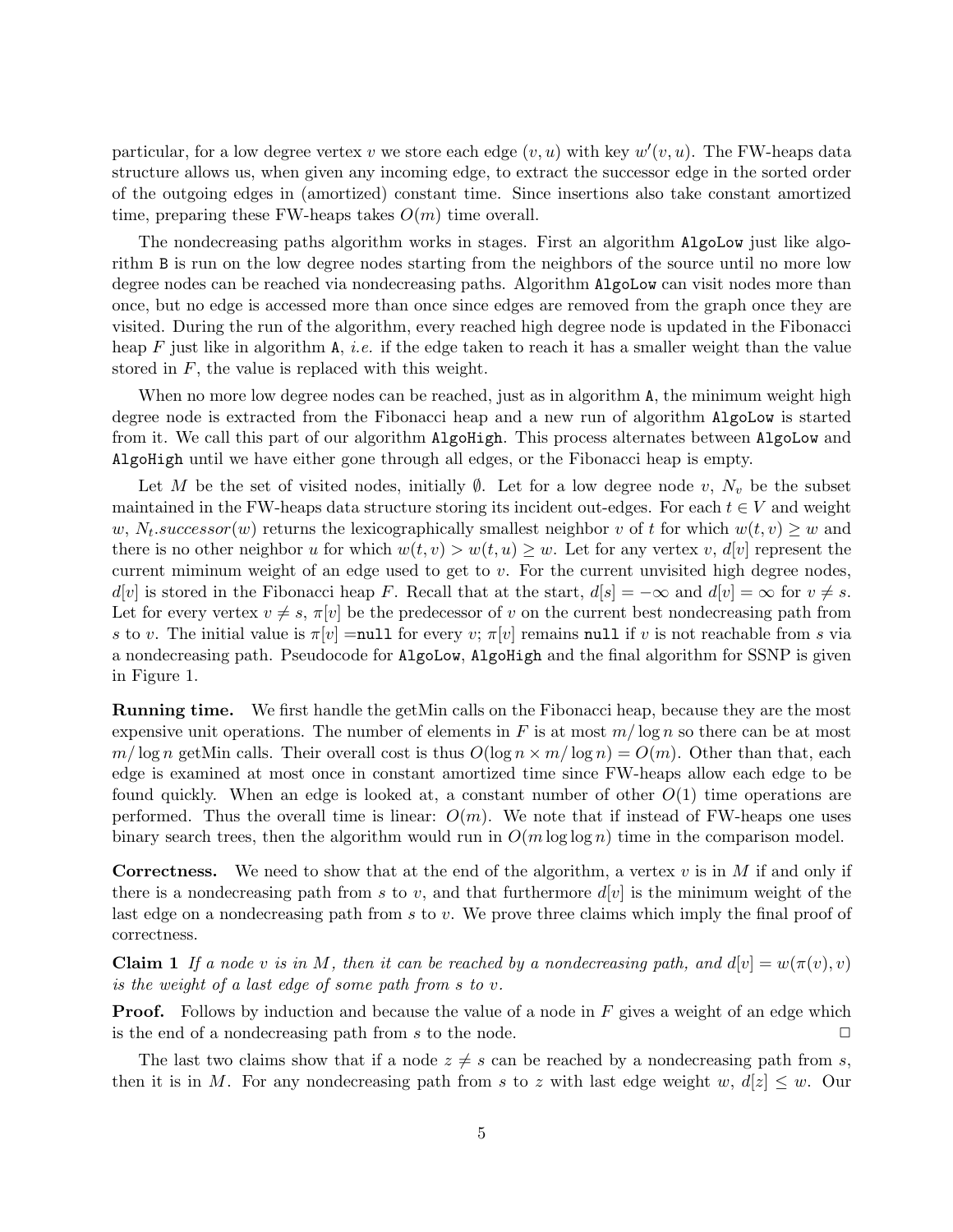```
AlgoLow(t,w):
Add t to M
If t is a low degree node:
  u_0<- N_t.successor(w)
  do until u_0 = null:
    remove (t,u_0) from the graph
    remove u_0 from N_t
    if w(t, u_0) < d[u_0] then
       d[u_0] = w(t, u_0)pi[u_0]=t
       \text{Algolow}(u_0, w(t, u_0))u_0 \leftarrow N_t.successor(w(t, u_0))Else t is a high degree node:
  If w<d[t], then
    F.decreaseKey(t, w).
                                         AlgoHigh():
                                            z - F.getMin()for all neighbors u of z:
                                              remove (z,u) from graph
                                              if w(z, u) \geq d[z], then
                                                if w(z, u) < d[u] then
                                                  d[u] = w(z, u)pi[u]=z
                                                  \text{Algolow}(u, w(z, u))findSSNP(s):
                                            M=\{\}; d[s]=-infty
                                            d[v] = \text{infty for all } v!=sPrepareDataStructures()
                                            While F and E are nonempty:
                                              AlgoHigh()
```
Figure 1: The AlgoLow and AlgoHigh algorithms handle low and high degree nodes respectively. The final algorithm FindSSNP finds the minimum nondecreasing paths from s.

algorithm maintains an invariant that for any  $v \neq s$ ,  $d[v] = w(\pi(v), v)$ . Hence our proofs disregard  $\pi(v)$ . We note that using the  $\pi$  values one can recover actual minimum nondecreasing paths from s to any vertex  $t$  in time linear in their lengths.

Claim 2 Consider a run of algorithm AlgoLow starting from a high degree vertex z with weight  $d[z]$ and finishing when no more vertices can be reached via a nondecreasing path using only low degree vertices. If v is reachable from z via a path of only low degree vertices, then at the end of this run  $d[v]$  is at most the minimum last edge weight on any nondecreasing path from z to v with first edge at least  $d[z]$ .

Proof. Let us first prove the claim for low degree vertices. This setting is almost the same as running algorithm B with  $z$  as a source and ignoring edges out of  $z$  with weights smaller than  $d(z)$ . The only real difference is that the algorithm might never recurse on some low degree vertices v reachable from z via such a nondecreasing path because their  $d[v]$  values are already smaller or equal to the last edge weight of any nondecreasing path from z to v with first weight  $\geq d(z)$ . However, this can only happen if there is a path from  $s$  to  $v$  which is at least as good as any nondecreasing path from z to v with first weight  $\geq d|z|$ . Hence v need not be considered in the search. Furthermore, any low degree paths going through such a  $v$  would have been considered when the best path to  $v$ was traversed. Hence the claim holds for all low degree vertices. Because the  $d[v]$  values are also updated when a high degree vertex can be reached from  $z$ , the claim also holds for high degree vertices reachable from z via a low degree nondecreasing path with first weight at least  $d[z]$ .  $\Box$ 

The remainder of the argument bears similarities to the proof of correctness for Dijkstra's SSSP algorithm.

Claim 3 At any point of our algorithm let S contain all high degree vertices which have already been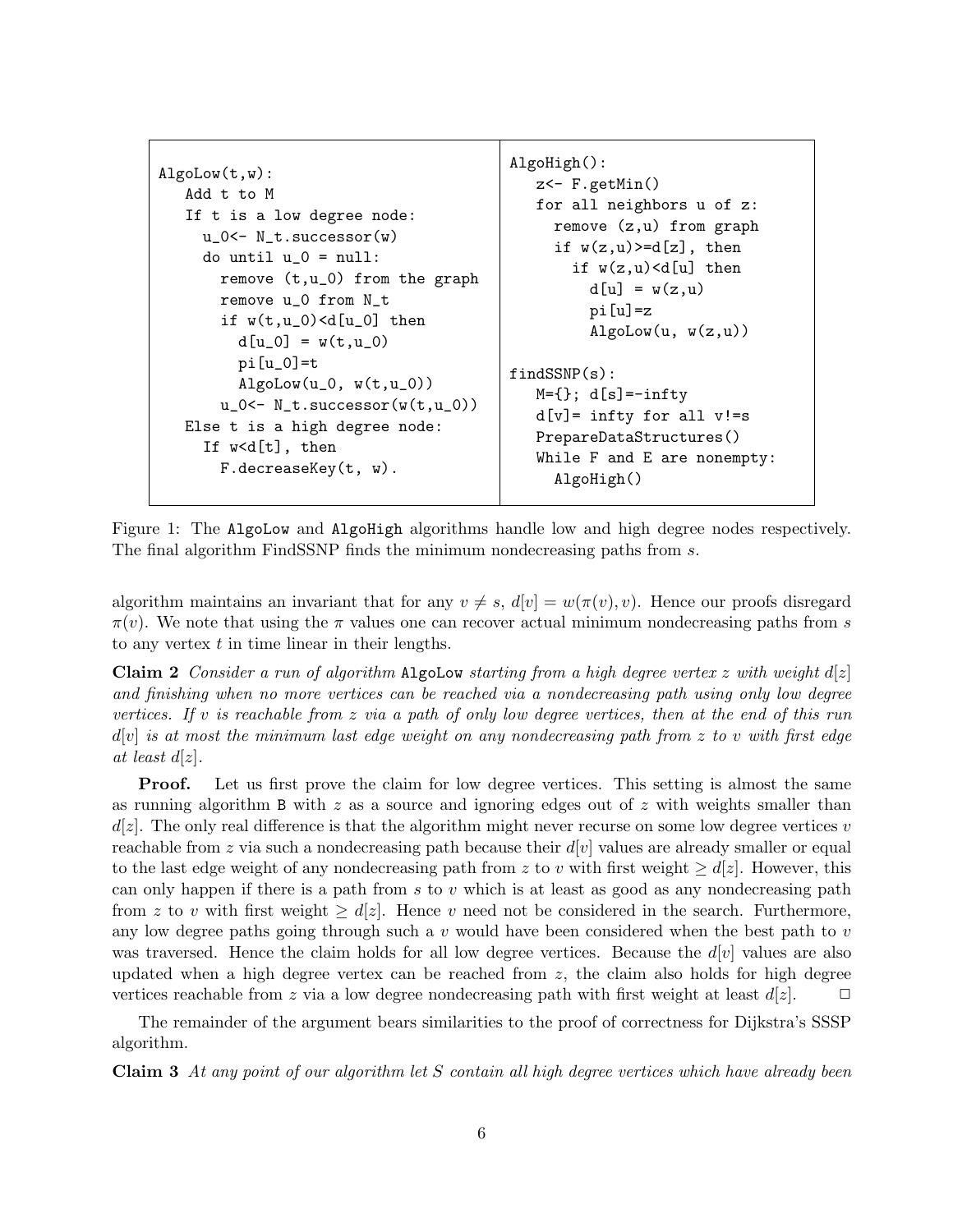extracted from F. For each high degree node  $v \in S$  the value of d[v] when v is extracted from F is equal to the minimum last edge weight of a nondecreasing path from s to v. Furthermore, for all high degree nodes  $v \notin S$ ,  $d[v]$  is the minimum last edge weight of a nondecreasing path using only vertices in S and low degree vertices in M.

**Proof.** We do induction on the size of S. The base case is when  $|S| = 1$ . Then S consists only of s, and d[s] is  $-\infty$ . Inductive step: suppose the statement holds for  $|S| < k$ . After the k – 1st high degree node z is added to S, AlgoLow is called on all of z's neighbors whose edge weight is greater than  $d[z]$ . Until the kth high degree node is to be added, all low degree nodes reachable from z by a nondecreasing path with edge weights greater than  $d[z]$  are added to M. Their  $d[v]$  value is at most the the best value for paths first using vertices in  $S$  and low degree nodes in  $M$ , then going through z and finally using only low degree nodes. Moreover, for every high degree  $v \notin S$ , if there is a nondecreasing path from s to v using only nodes from  $S$  and low degree nodes from  $M$ , going through z and using only low degree nodes, then the ending edge weight of that path is at least  $d[v]$ .

Suppose now that there is a nondecreasing path  $P$  from s to v using vertices in  $S$ , low degree vertices in M and z such that there is some high degree node (from S) between z and v on P. Let  $y \in S$  be the last such high degree node. By the induction hypothesis when y was extracted from  $F$  it had the minimum value Y of a last edge on any nondecreasing path from s to a high degree node. After  $y$  was extracted, all low degree nodes reachable from it with nondecreasing paths with edge weights  $\geq Y$  were explored (either by AlgoLow on y or by a previous run of AlgoLow). In particular, if v has a low degree predecessor in P, then  $\text{AlgoLow}(v, wt)$  was run, where wt is at most the minimum end weight of a nondecreasing path from y with weights  $\geq Y$ . Otherwise, y is v's predecessor in P. Either way, there is a path from s to v using only high degree nodes in  $S \setminus \{z\}$ and low degree nodes in  $M$  of last edge weight at most that of  $P$ . And hence  $P$  does not need to be considered and  $d[v]$  is indeed the minimum last edge weight of a nondecreasing path using only vertices in  $S$  and low degree vertices in  $M$ .

Now we need to show that when the kth high degree node v is added to S,  $d[v]$  is equal to the minimum last edge weight of a nondecreasing path from s to v. Suppose not and let  $Q := s \rightarrow y_1 \rightarrow$  $\ldots \rightarrow y_{k-1} \rightarrow v$  be a minimum nondecreasing path from s to v that contains high degree vertices not in S. Let  $y_i$  be the first high degree vertex on Q which is not in S.  $d[y_i]$  is the minimum last edge weight of a nondecreasing path using high degree vertices only from  $S$ . Because  $y_i$  appears before v in Q, we must have that  $d[y_i] \leq w(y_{i-1}, y_i) \leq w(y_{k-1}, v)$ . But since v is to be extracted from F before  $y_i$ ,  $d[v] \le d[y_i]$  and hence  $d[v] \le w(y_{k-1}, v)$  and there is a path  $Q'$  from s to v using high degree vertices only from S such that the last edge weight of  $Q'$  is at most that of  $Q$ , making  $d[v]$  equal to the minimum value of the last edge weight of a nondecreasing path from s to v. The induction step is completed.  $\Box$ 

Claim 3 ensures that the values of the high degree nodes are minimized. By Claim 2 all values of low degree nodes reachable by nondecreasing paths are also minimized. Inductively, at the end of the algorithm all  $d[\cdot]$  and  $\pi[\cdot]$  values are correct.

### 4 All Pairs Nondecreasing Paths

In the all pairs version of the nondecreasing paths problem, we are interested in an algorithm with running time which is subcubic in terms of n, preferably  $O(n^{3-\delta})$  for some constant  $\delta > 0$ . Observe that obtaining a cubic running time is easy - just run the SSNP algorithm on all vertices.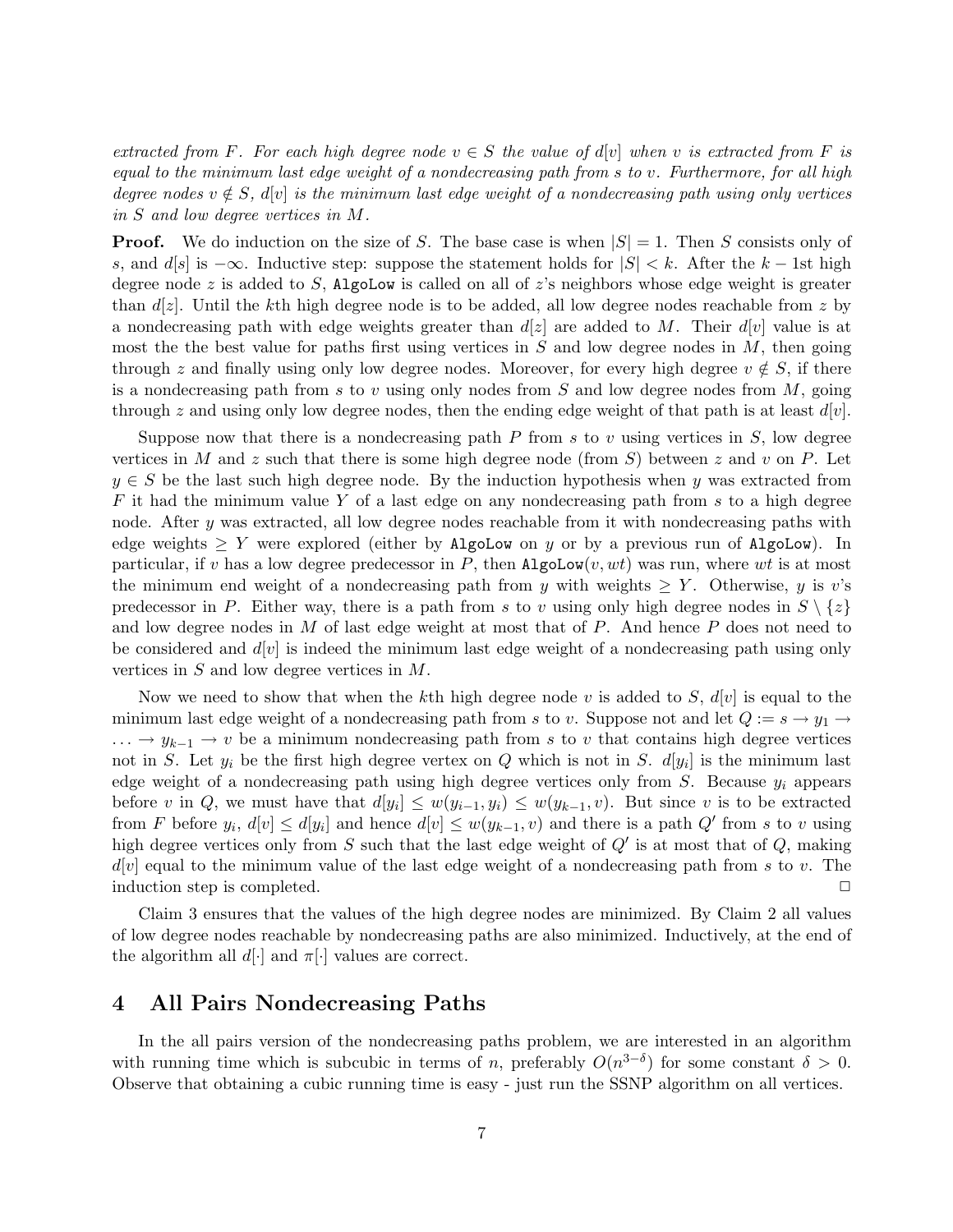We begin with a motivating example. Consider the variant of APNP in which the weights are on the vertices instead of on the edges. In this case, the last weight on a path from s to t is defined as the weight of the node just before t on the path, or  $-\infty$  if  $s = t$ . This is clearly a restriction of APNP since we can convert the node weights into edge weights by setting the weight of an edge  $(u, v)$  to the weight of u. A subcubic algorithm for vertex weighted APNP is as follows: first go through the graph and create a restricted adjacency matrix A such that  $A[i, j] = 1$  if  $w(i) \leq w(j)$  and  $(i, j) \in E$ , and  $A[i, j] = 0$  otherwise. Compute the transitive closure of A in  $O(n^{\omega})$  time. This gives a matrix T such that  $T[i, j] = 1$  if and only if there is a nondecreasing path from i to j with the property that the last weight on the path is  $\leq w(j)$ . Now, create the actual adjacency matrix B of the graph such that  $B[i, j] = 1$  if  $(i, j) \in E$  and  $B[i, j] = 0$  otherwise. W.L.O.G. assume that the vertices are sorted by their weights so that  $i \leq j$  iff  $w(i) \leq w(j)$ . Now use the minimum witness algorithm for boolean matrix multiplication [KL05] to find for every pair of vertices i, j for which  $(TB)_{ii} = 1$  the minimum value  $w(k)$  such that  $T_{ik}B_{kj} = 1$ . The overall algorithm runs in  $O(n^{2.575})$  time. Furthermore, vertex weighted APNP is at least as hard as the problem of finding minimum witnesses of boolean matrix multiplication, since the latter is just the restriction of vertex weighted APNP on tripartite graphs with  $-\infty$  weights in the first partition. Hence, the above runtime cannot be improved unless there is a better algorithm for minimum witnesses.

Now we consider the more general edge weighted case. We need the following theorem, the proof of which can be obtained by a slight modification of a result in previous work [VWY07].

**Theorem 4.1 ( [VWY07])** Given  $n \times n$  matrices A and B, the (min,  $\leq$ ) product matrix C as in Definition 2.1 can be computed by a strongly-polynomial algorithm in  $O(n^{2+\frac{\omega}{3}}) = O(n^{2.792})$ time. Moreover, for each pair i, j, if  $C[i, j] < \infty$ , the algorithm returns a witness k such that  $\min_k \{B[k, j] \mid A[i, k] \leq B[k, j]\} = C[i, j].$ 

Before we can give our final algorithm, we give two useful lemmas.

**Lemma 4.1** Given an edge weighted directed graph  $G = (V, E, w)$  and a vertex  $s \in V$  there is an algorithm which in  $O(n^2 \log n)$  time computes for all pairs of vertices i, j the minimum last edge weight of a nondecreasing path from i to j passing through s. Moreover, the algorithm can give predecessor/successor information for each node so that the best path can be recovered in time linear in its length.

**Proof.** We first compute for every vertex  $t \in V$  the minimum weight last edge on a nondecreasing path from t to s. The algorithm is very similar to algorithm B presented in the previous section. However, here we consider the graph with all edge directions reversed. We create for each vertex a balanced binary search tree data structure for the outedges and insert them according to their weights. This process takes  $O(m \log n)$  time. In sorted order of the edges out of s start a search just as in algorithm B. Here instead of keeping track of the best last edge into a vertex  $t$ , record the first edge *out of s* for which one can reach t via a *nonincreasing* path. Similar to before, for every vertex u and incoming edge weight w accessing the predecessor weight outgoing edge takes  $O(\log n)$ time. Hence the overall running time of this is  $O(m \log n)$ .

Now we again consider the original graph. For every vertex  $u$  we create a balanced binary tree on  $n-1$  leaves as follows. The leaves from left to right contain the edges out of s sorted by their weight. Each node in the tree contains two numbers. The first number of a tree node  $t$  represents the minimum over all weights of edges stored in the subtree rooted at t. This number can be filled in at the creation of the tree which takes  $O(n \log n)$  for each vertex. The second number of a tree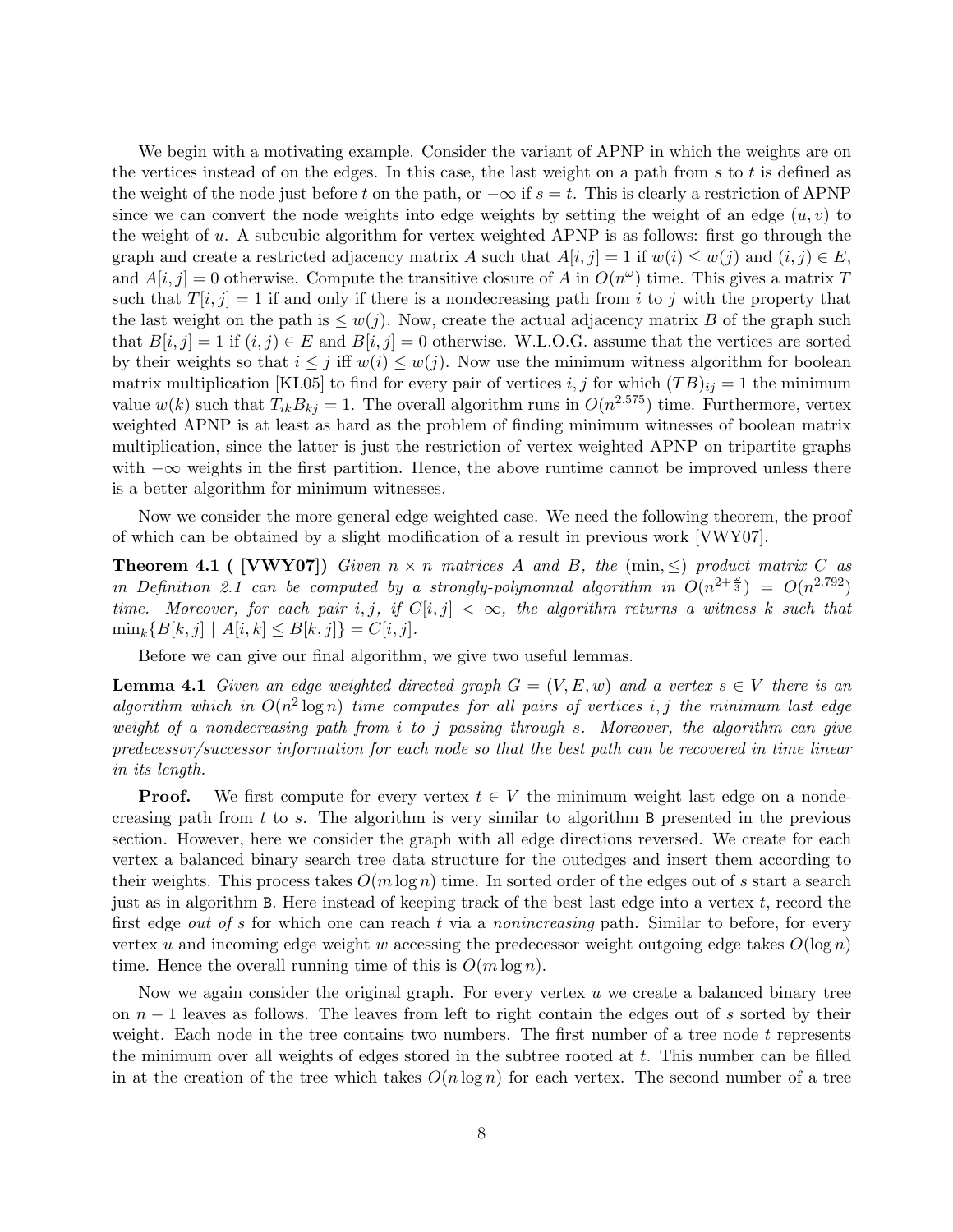node t represents the minimum weight of a last edge on a nondecreasing path from s to u beginning at an edge stored in the subtree rooted at t. The second number is initialized as  $\infty$  at creation.

In reverse sorted order out of s we start another search for nondecreasing paths as in algorithm B. When we reach a vertex u using first edge  $(s, j)$ , access the leaf containing  $(s, j)$  in the tree for u. If the current stored minimum end weight is greater than the one used to access  $u$  in the current path, update the stored value. Go up the tree to the root updating minimum weights if necessary.

At the end of this process, for each node  $u$ , take the minimum last edge weight w over all nondecreasing paths from u to s (computed in the first part of the algorithm). For each node  $v$ , go down the binary search tree for  $v$  from the root to the leaf holding the first edge with weight  $w$ . Look at all right children of the nodes on this path together with the leaf ending the path. Find the minimum out of the second numbers of these nodes. This finds the minimum last edge weight of a nondecreasing path from u to v going through s. If this weight corresponds to some edge  $(x, u)$ , one can also set the predecessor of v on the path from u to be x. The overall running time of the algorithm is  $O(n^2)$  $\log n$ ).

The next lemma is used in many APSP algorithms, e.g. [Zwi02, GM97, Chan07]. One way to prove the lemma is by random sampling, another is by the greedy approximation to hitting set.

**Lemma 4.2** Given a collection of N subsets of  $\{1, \ldots, n\}$ , each of size  $\ell$ , one can find in  $O(N\ell)$ time a set of  $\frac{n \log n}{\ell}$  elements of  $\{1, \ldots, n\}$  hitting every one of the subsets.

We are now prepared to combine Theorem 4.1 and Lemmas 4.1 and 4.2 into an algorithm for APNP.

**Theorem 4.2** There is a strongly polynomial algorithm computing APNP in  $O(n^{\frac{15+\omega}{6}}\log n)$  =  $O(n^{2.896})$  time.

**Proof.** Let  $\ell$  be a parameter to be set later. Let A be the matrix for which  $A[i, i] = -\infty$ , and if  $i \neq j$ ,  $A[i, j] = w(i, j)$  for  $(i, j) \in E$  and  $A[i, j] = \infty$  otherwise. First set  $B = A$  and then repeat  $B = B \otimes A$  for  $\ell - 1$  times. This gives for each i, j the minimum weight of a last edge on a nondecreasing path from i to j of length at most  $\ell$ . The running time for this portion of the algorithm is  $O(\ell n^{2+\frac{\omega}{3}})$ .

When running the above, keep for each pair of vertices  $i, j$ , an actual minimum nondecreasing path of length  $\leq \ell$  found between i and j. A subset L of these paths are of length exactly  $\ell$  (otherwise we have found all minimum nondecreasing paths). Using Lemma 4.2, in  $O(n^2\ell)$  time obtain a set S of  $O(\frac{n \log n}{\ell})$  $\frac{\log n}{\ell}$ ) vertices hitting each of the  $\leq n^2$  paths in L. For each  $s \in S$  run the algorithm from Lemma 4.1 to obtain for every pair  $i, j$  the minimum last edge on a nondecreasing path from i to j going through S. This part of the algorithm takes  $O(n^2\ell + \frac{n^3\log^2 n}{\ell})$  $\frac{\log^2 n}{\ell}$ ) time.

Taking the minimum of the above two path values for each pair gives the result. The running time is minimized when  $\ell = n^{\frac{3-\omega}{6}} \log n$  and is  $O(n^{\frac{15+\omega}{6}} \log n)$ . We note that our algorithm above is strongly polynomial because the only operations we perform on the weights are comparisons.  $\Box$ 

### 5 Conclusion

We have provided the first linear time algorithm for the single source minimum nondecreasing paths problem and a truly subcubic strongly polynomial algorithm for its all pairs version. As our linear time algorithm exploits the power of the RAM, one interesting open question is whether there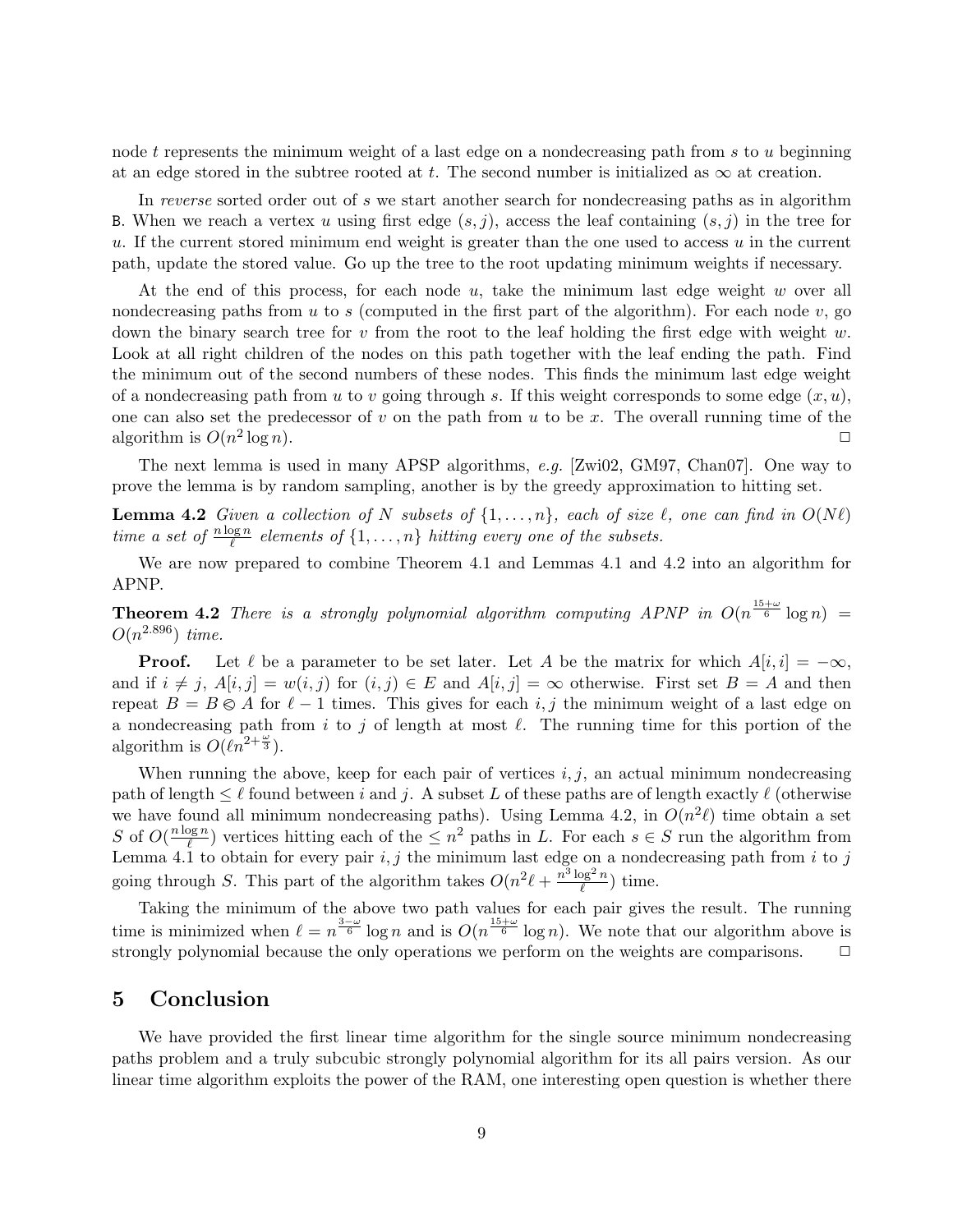exists a linear time algorithm for SSNP in the comparison based model of computation. The current best running time in this model is  $O(\min\{m + n \log n, m \log \log n\})$ .

A slight variant of the problem presented in this paper is to find nondecreasing paths of minimum weight sum. Tarjan [Tar07] has shown that the single source version of this problem can be solved in  $O(m \log n)$  time, even in the presence of negative weight edges. In contrast, the best known running time for SSSP in the presence of negative edge weights is  $O(m\sqrt{n}\log w_{\text{max}})$  by Goldberg [Gold93] (where  $w_{\text{max}} = \max_{e \in E} |w(e)|$ ). It is an interesting question whether the sum variant of SSNP also has a linear time algorithm, or whether sorting edges is necessary.

## 6 Acknowledgments

I would like to thank Alexei Kitaev from whom I first learned about the single source nondecreasing paths problem. I would also like to thank Manuel Blum for asking whether a linear time algorithm exists for SSNP, and my advisor Guy Blelloch, as well as Bob Tarjan for communicating with me on the topic. Last but not least, I am really indebted to Ryan Williams for his continued support and insightful suggestions on improving the quality of the paper.

#### References

[Bell58] R. Bellman. On a Routing Problem. Quarterly of Applied Mathematics, 16(1), 87–90, 1958.

- [Brod04] G. Brodal and R. Jacob. Time-dependent networks as models to achieve fast exact timetable queries. In *Proceedings of ATMOS Workshop 2003*, Electronic Notes in Theoretical Computer Science 92, 2004.
- [Chan07] T. M. Chan. More Algorithms for All-Pairs Shortest Paths in Weighted Graphs. In Proc. of STOC, 2007.
- [CW90] D. Coppersmith, S. Winograd, Matrix multiplication via arithmetic progressions. J. Symbolic Computation 9(3):251–280, 1990.
- [Dij59] E. W. Dijkstra. A note on two problems in connection with graphs. Numer. Math., 269–271, 1959.
- [Ford56] L. R. Ford. Network flow theory. Technical Report Paper P-923, The Rand Corporation, Santa Monica, 1956.
- [FT87] M. L. Fredman and R. E. Tarjan. Fibonacci heaps and their uses in improved network optimization algorithms.  $JACM$  34(3):596–615, 1987.
- [FW94] M. L. Fredman and D. E. Willard. Transdichotomous Algorithms for Minimum Spanning Trees and Shortest Paths. JCSS 48:533–551, 1994.
- [GM97] Z. Galil and O. Margalit. All pairs shortest paths for graphs with small integer length edges. JCSS 54:243–254, 1997.
- [Gold93] A. Goldberg. Scaling algorithms for the shortest paths problem. In Proc. of SODA, 222–231, 1993.